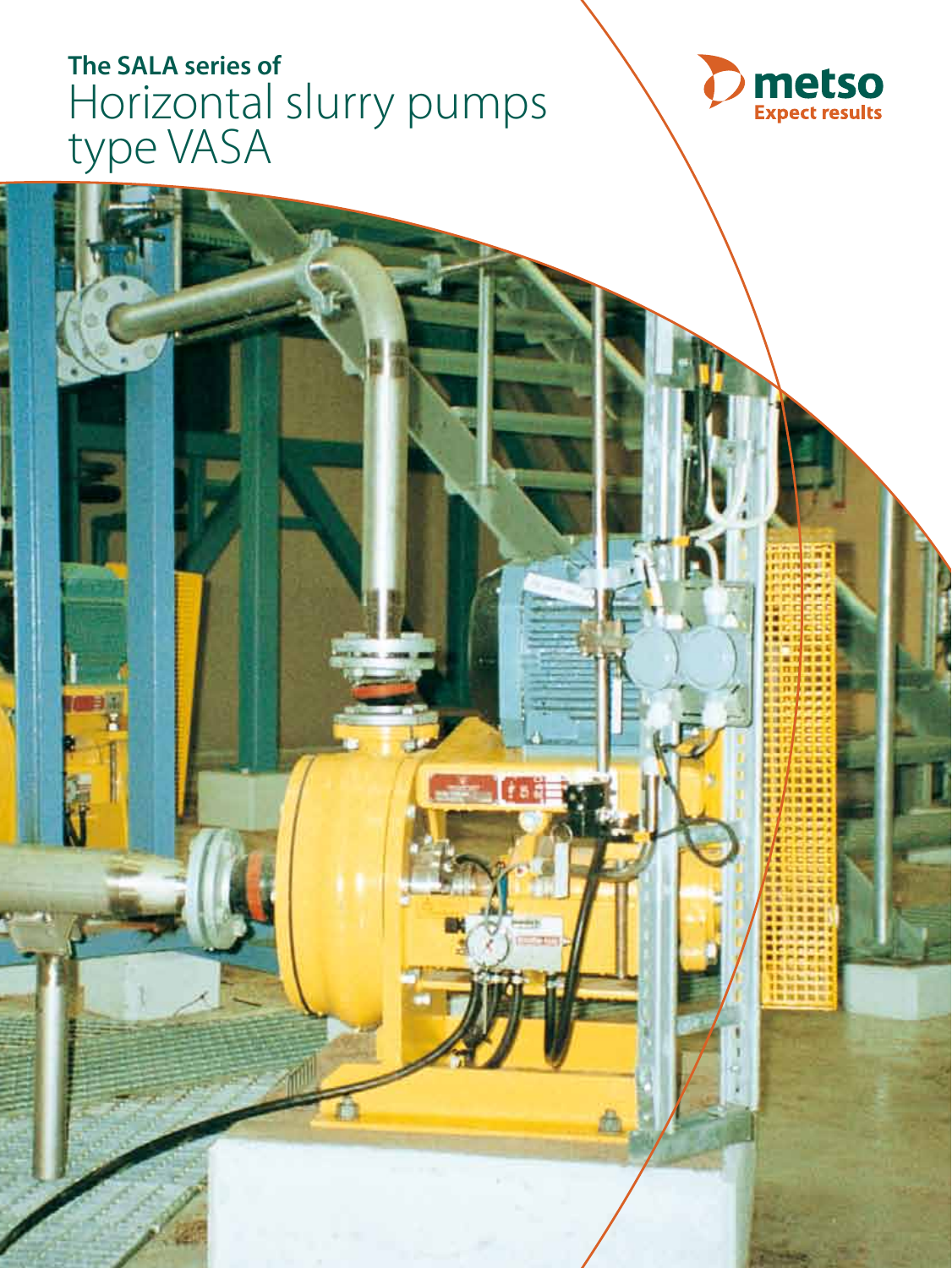

*Cyclone feed pumps, VASA 284-100, installed in the belt filter plant, FGD Plant Karlshamns Kraft AB, Sweden*

## **General purpose pump for tough applications** Horizontal slurry pumps type VASA

#### **Design**

The shaft and bearing assembly unit is easily replaceable and is adjustable. In connection with the adjustable inlet liner it is possible to maintain optimum clearance on both sides of the impeller. The standard pump is equipped with a gland packed shaft seal and can easily be built with dynamical or mechanical seal.

#### **Wear parts**

The VASA pump is equipped with wear parts in soft wear resistant natural rubber or Chrome Iron (SHR), with a hardness of min. 550 HB. A range of different materials is also available such as, Cloroprene, EPDM rubber or Polyurethane. Stainless steel can be supplied for special applications. This selection, together with the various shaft sealing arrangements, makes it possible to adapt the pump for both abrasive and corrosive applications.

Wear parts in different materials are completely inter-changeable i.e. any combination of materials is possible.

Metso can also offer closed - semi-open - and Vortex Flow impellers for all VASA pumps of size 213-80 and above. The three smallest sizes are only available with semi-open impellers.

#### **Installation**

The overhead mounted adjustable motor base plate makes the installation very compact, requires a minimum of floor space and eliminates the need for special foundations.

#### **Applications**

The pumps are primarily designed for pumping abrasive slurries and thus their main applications are within the mineral processing industry for transport of solid particles in suspension. The different special material qualities for wear parts also make the pumps suitable for duties with a combination of corrosion and abrasion such as hydrometallurgical and some heavy chemical applications. The pumps also find many applications within the paper and pulp industry where they are used for pumping of clay, lime caustic sludge, scrubber water, reject pulp, transport of wood chips, etc. The pumps are also installed in various applications in the sugar industry.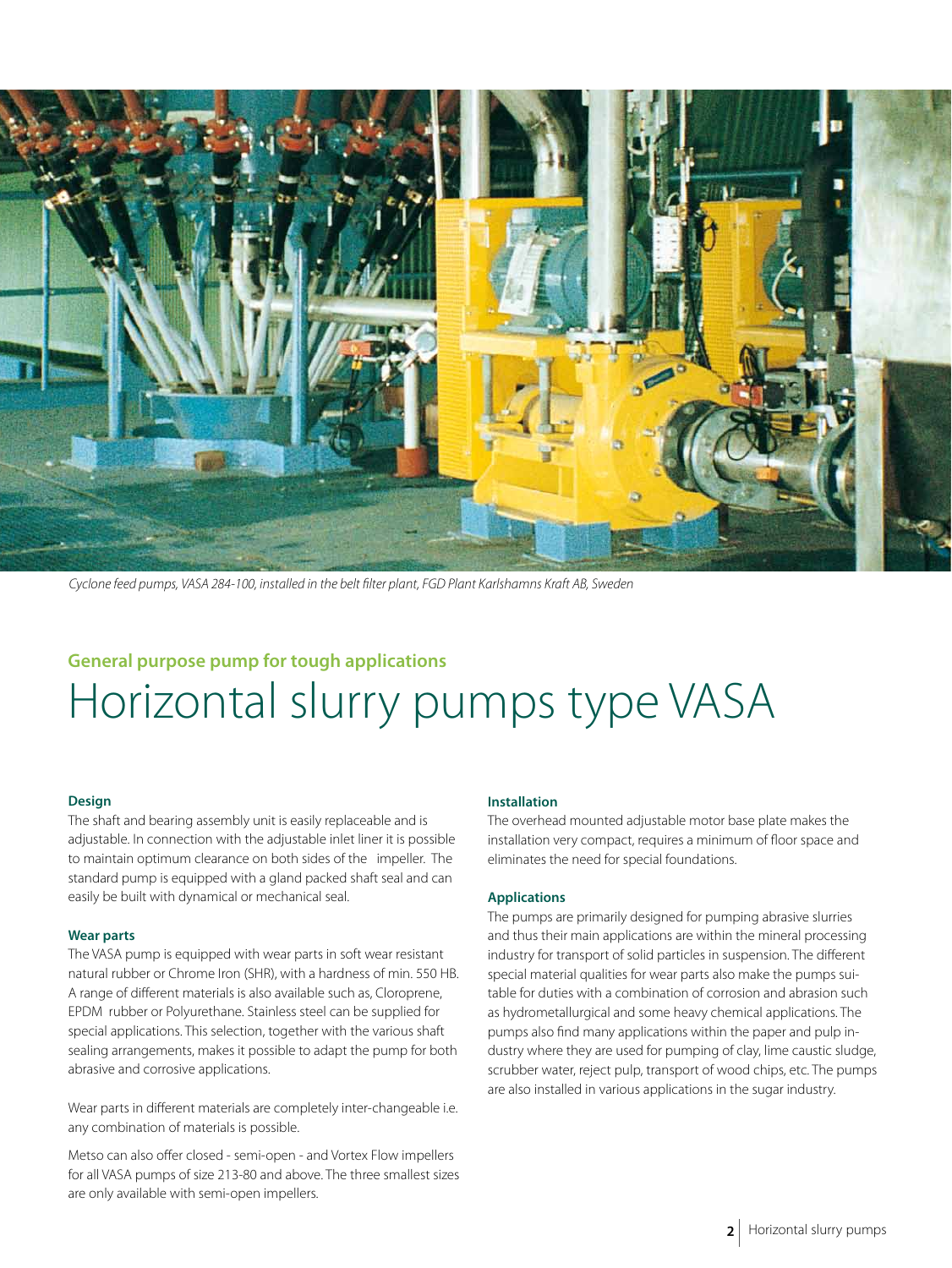

 $\mathsf{m}$  $40$ 30 20  $10$  $6$   $12$   $18$   $30$   $60$   $120$   $300$   $600$   $900$   $\text{m}^3/\text{h}$ VAS/ 376-150 VASA 459-200 VASA 509-200 VASA<br>302-50 VASA<br>234-50 VASA<br>161-25 VASA 213 80 VASA 334-100 VASA<br>-284<br>-100 VAS/ 336-150 *VASA 284-100*

### **Selection of pump size**

Pump curves and the selection chart below do not include all impeller alternatives.



### **Motor size**

Motor size and V-belt drive varies with the pump duty. Necessary data for determind pump size and motor power are: Flow (m3 /h) GPM etc.) Total discharge head (m, ft) Media density (kg/m<sup>3</sup>)

### **Definition of pump**

VASA is the type designation and the figures state the size according to the following example:

> in cm  $\vert$  in cm mm Impeller dia 284 -

Height Discharge of vanes connection

|              |                 |     |     |      |     |     |     |     |     | Max. motor | Weight kg                |            |
|--------------|-----------------|-----|-----|------|-----|-----|-----|-----|-----|------------|--------------------------|------------|
| Pump         | Discharge Inlet |     |     |      |     |     |     |     |     | 4-pol IEC  | <b>Rubber</b>            |            |
|              | A               | B   | C   | D    | E.  | F   | G   | н   | J   | $norm*$    | lined                    | <b>SHR</b> |
| VASA 161-25  | 25              | 32  | 55  | 650  | 333 | 285 | 173 | 100 | 160 | 7.5 kW     | 74                       | 85         |
| VASA 234-50  | 50              | 65  | 132 | 785  | 540 | 538 | 230 | 155 | 310 | 15.0 kW    | 175                      | 195        |
| VASA 302-50  | 50              | 65  | 112 | 765  | 540 | 538 | 230 | 180 | 310 | 15.0 kW    | 195                      | 230        |
|              |                 |     |     |      |     |     |     |     |     |            |                          |            |
| VASA 213-80  | 80              | 100 | 178 | 1108 | 510 | 430 | 250 | 141 | 260 | 30.0 kW    | 265                      | 300        |
| VASA 284-100 | 100             | 125 | 177 | 1097 | 530 | 430 | 270 | 173 | 260 | 30.0 kW    | 280                      | 325        |
| VASA 334-100 | 100             | 125 | 177 | 1097 | 530 | 430 | 270 | 173 | 260 | 30.0 kW    | $\overline{\phantom{0}}$ | 330        |
|              |                 |     |     |      |     |     |     |     |     |            |                          |            |
| VASA 336-150 | 150             | 165 | 223 | 1243 | 630 | 490 | 300 | 243 | 330 | 45.0 kW    | 415                      | 525        |
| VASA 376-150 | 150             | 165 | 223 | 1243 | 630 | 490 | 300 | 243 | 330 | 45.0 kW    | 420                      | 530        |
| VASA 459-200 | 200             | 250 | 277 | 1567 | 830 | 650 | 405 | 309 | 425 | 90.0 kW    | 800                      | 905        |
| VASA 509-200 | 200             | 250 | 277 | 1567 | 830 | 650 | 405 | 309 | 425 | 90.0 kW    | -                        | 915        |

\*) Large motors must be placed on rails next to the pump. Subject to alteration without prior notice, and approx. only.